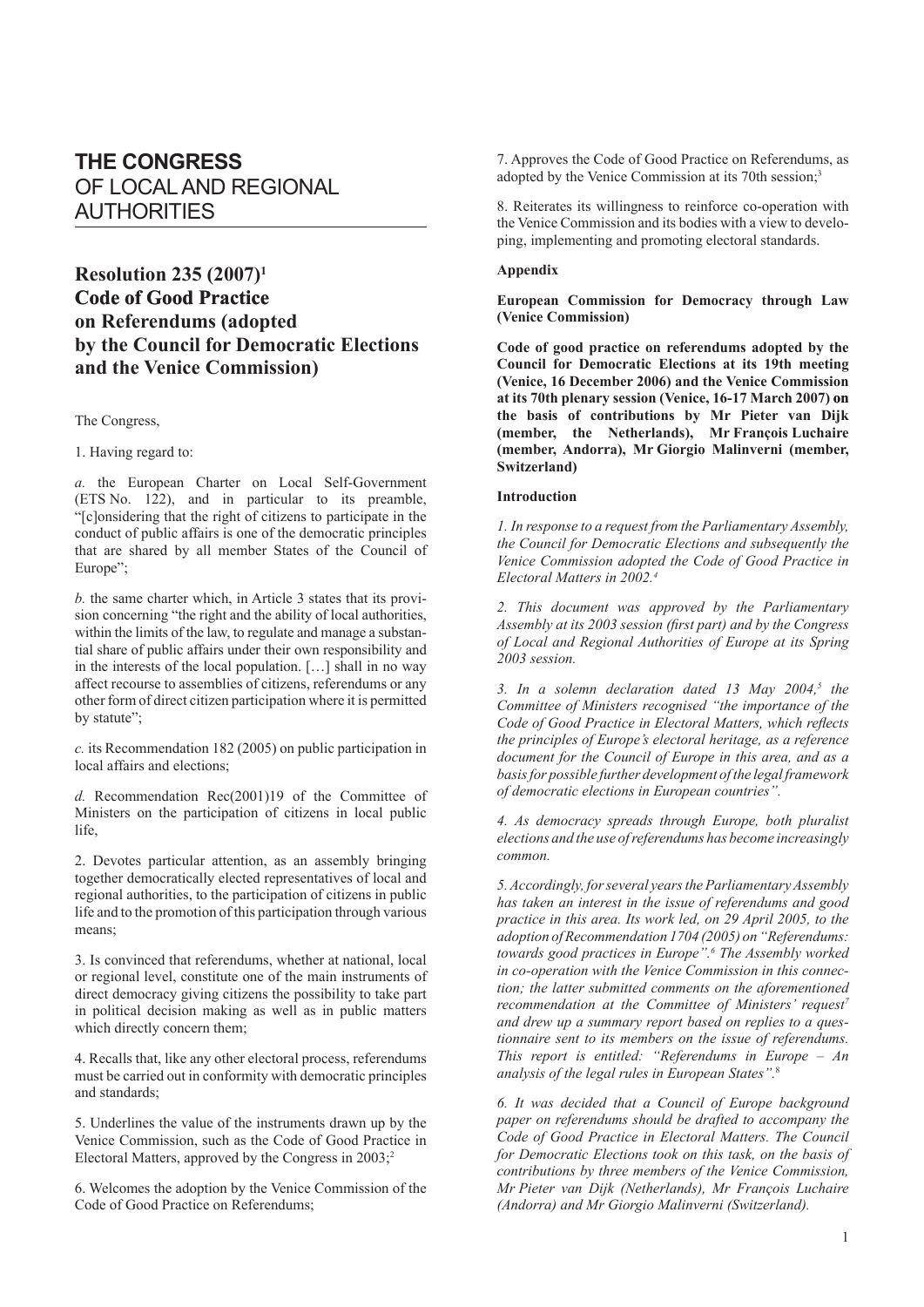### *Resolution 235*

*7. The guidelines on the organisation of referendums were adopted by the Council for Democratic Elections at its 18th meeting (Venice, 12 October 2006) and by the Venice Commission at its 68th plenary session (Venice, 13-14 October 2006).*

*8. These guidelines are accompanied by an explanatory memorandum, which was adopted by the Council for Democratic Elections at its 19th meeting (Venice, 16 December 2006) and by the Venice Commission at its 70th plenary session (Venice, 16-17 March 2007).*

## **Guidelines on the holding of referendums**

**Adopted by the Council for Democratic Elections at its 18th meeting (Venice, 12 October 2006) and the Venice Commission at its 68th plenary session (Venice, 13-14 October 2006)**

## **I. Referendums and Europe's electoral heritage**

## *1. Universal suffrage*

1.1. Rule and exceptions

Universal suffrage means in principle that all human beings have the right to vote. This right may, however, and indeed should, be subject to certain conditions:

*a*. Age:

the right to vote must be subject to a minimum age but must be acquired, at the latest, at the age of majority;

*b*. Nationality:

i. a nationality requirement may apply;

ii. however, it would be advisable for foreigners to be allowed to vote in local elections after a certain period of residence.

*c*. Residence:

i. a residence requirement may be imposed;

ii. residence in this case means habitual residence;

iii. a length of residence requirement may be imposed on nationals solely for local or regional elections;

iv. the requisite period of residence should be reasonable and, as a rule, should not exceed six months;

v. it is desirable that the right to vote be accorded to citizens residing abroad.

*d*. Deprivation of the right to vote:

i. provision may be made for depriving individuals of their right to vote, but only subject to the following cumulative conditions:

ii. it must be provided for by law;

iii. the proportionality principle must be observed;

iv. the deprivation must be based on mental incapacity or a criminal conviction for a serious offence;

v. furthermore, the withdrawal of political rights or finding of mental incapacity may only be imposed by express decision of a court of law.

1.2. Electoral registers

Fulfilment of the following criteria is essential if electoral registers are to be reliable:

i. electoral registers must be permanent or refer to a register that is constantly updated (population register or register of births, marriages and deaths);

ii. there must be regular up-dates, at least once a year. Where voters are not registered automatically, registration must be possible over a relatively long period;

iii. electoral registers must be public;

iv. there should be an administrative procedure – subject to judicial control – or a judicial procedure, allowing for the registration of a voter who was not registered; the registration should not take place as a result of a decision taken by the polling station on election day;

v. a similar procedure should allow voters to have incorrect inscriptions amended within a reasonable time;

vi. provision may be made for a supplementary register as a means of giving the vote to persons who have moved or reached statutory voting age since final publication of the register.

- *2. Equal suffrage*
- 2.1. Equal voting rights

Each voter has in principle one vote; where the electoral system provides voters with more than one vote (for example, where there are alternatives), each voter has the same number of votes.<sup>9</sup>

2.2. Equality of opportunity

*a*. Equality of opportunity must be guaranteed for the supporters and opponents of the proposal being voted on. This entails a neutral attitude by administrative authorities, in particular with regard to:

i. the referendum campaign;

ii. coverage by the media, in particular by the publicly owned media;

iii. public funding of campaign and its actors;

iv. billposting and advertising;

v. the right to demonstrate on public thoroughfares.

*b*. In public radio and television broadcasts on the referendum campaign, it is advisable that equality be ensured between the proposal's supporters and opponents.

*c*. Balanced coverage must be guaranteed to the proposal's supporters and opponents in other public mass media broadcasts, especially news broadcasts. Account may be taken of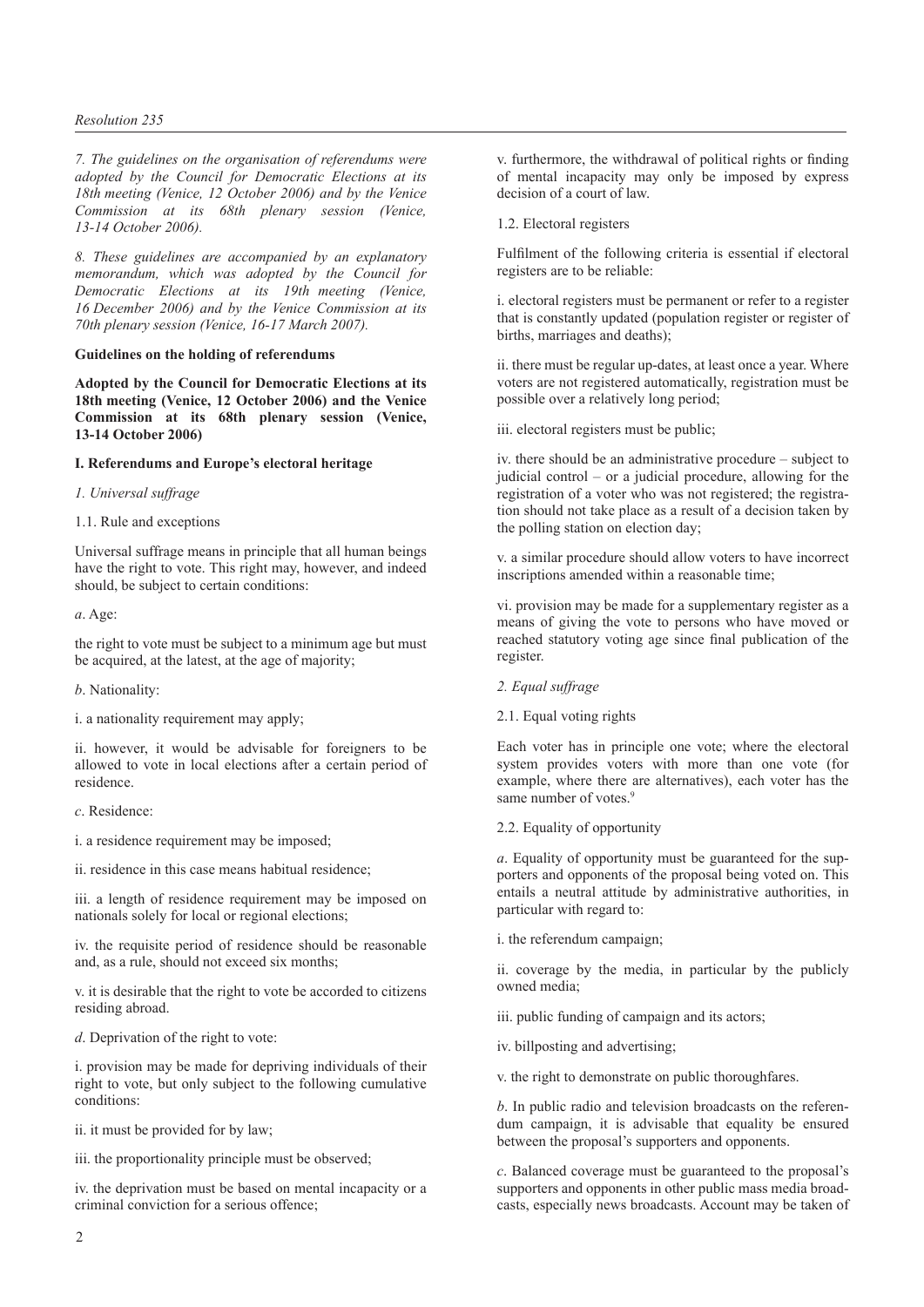the number of political parties supporting each option or their election results.

*d*. Equality must be ensured in terms of public subsidies and other forms of backing. It is advisable that equality be ensured between the proposal's supporters and opponents. Such backing may, however, be restricted to supporters and opponents of the proposal who account for a minimum percentage of the electorate. If equality is ensured between political parties, it may be strict or proportional. If it is strict, political parties are treated on an equal footing irrespective of their current parliamentary strength or support among the electorate. If it is proportional, political parties must be treated according to the results achieved in the elections.

*e*. Financial or other conditions for radio and television advertising must be the same for the proposal's supporters and opponents.

*f*. In conformity with freedom of expression, legal provision should be made to ensure that there is a minimum access to privately owned audiovisual media, with regard to the referendum campaign and to advertising, for all participants in the referendum.

*g*. Political party and referendum campaign funding must be transparent.

*h*. The principle of equality of opportunity can, in certain cases, lead to a limitation of spending by political parties and other parties involved in the referendum debate, especially on advertising.

*i*. Sanctions must be imposed in the case of breaches of the duty of neutrality.

2.3. Equality and national minorities

*a*. Special rules providing for an exception to the normal vote-counting rules, in a proportional way, in the case of a referendum concerning the situation of national minorities do not, in principle, run counter to equal suffrage.

*b*. Voters must not find themselves obliged to reveal their membership of a national minority.

*3. Free suffrage*

3.1. Freedom of voters to form an opinion

*a*. Administrative authorities must observe their duty of neutrality (see 1.2.2.*a*. above), which is one of the means of ensuring that voters can form an opinion freely.

*b*. Contrary to the case of elections, it is not necessarily to prohibit completely intervention by the authorities in support of or against the proposal submitted to a referendum. However, the public authorities (national, regional and local) must not influence the outcome of the vote by excessive, one-sided campaigning. The use of public funds by the authorities for campaigning purposes must be prohibited.

*c*. The question put to the vote must be clear; it must not be misleading; it must not suggest an answer; electors must be informed of the effects of the referendum; voters must be able to answer the questions asked solely by yes, no or a blank vote.

*d*. The authorities must provide objective information. This implies that the text submitted to a referendum and an explanatory report or balanced campaign material from the proposal's supporters and opponents should be made available to electors sufficiently in advance, as follows:

i. they must be published in the official gazette sufficiently far in advance of the vote;

ii. they must be sent directly to citizens and be received sufficiently far in advance of the vote;

iii. the explanatory report must give a balanced presentation not only of the viewpoint of the executive and legislative authorities or persons sharing their viewpoint but also of the opposing one.

*e*. The above information must be available in all the official languages and in the languages of the national minorities.

*f*. Sanctions must be imposed in the case of breaches of the duty of neutrality and of voters' freedom to form an opinion.

3.2. Freedom of voters to express their wishes and action to combat fraud

*a*. Voting procedure

i. voting procedures must be readily understandable by citizens;

ii. voters should always have the possibility of voting in a polling station. Other means of voting are acceptable under the following conditions:

iii. postal voting should be allowed only where the postal service is safe and reliable; the right to vote using postal votes may be confined to people who are in hospital or imprisoned or to persons with reduced mobility or to electors residing abroad; fraud and intimidation must not be possible;

iv. electronic voting should be in conformity with Committee of Ministers' Recommendation Rec(2004)11 on Legal, operational and technical standards for e-voting. In particular, it should be used only if it is safe, reliable, efficient, technically robust, open to independent verification and easily accessible to voters; the system must be transparent; unless channels of remote electronic voting are universally accessible, they shall be only an additional and optional means of voting;

v. very strict rules must apply to voting by proxy; the number of proxies a single voter may hold must be limited;

vi. mobile ballot boxes should only be allowed under strict conditions that avoid all risks of fraud;

vii. at least two criteria should be used to assess the accuracy of the outcome of the ballot: the number of votes cast and the number of voting slips placed in the ballot box;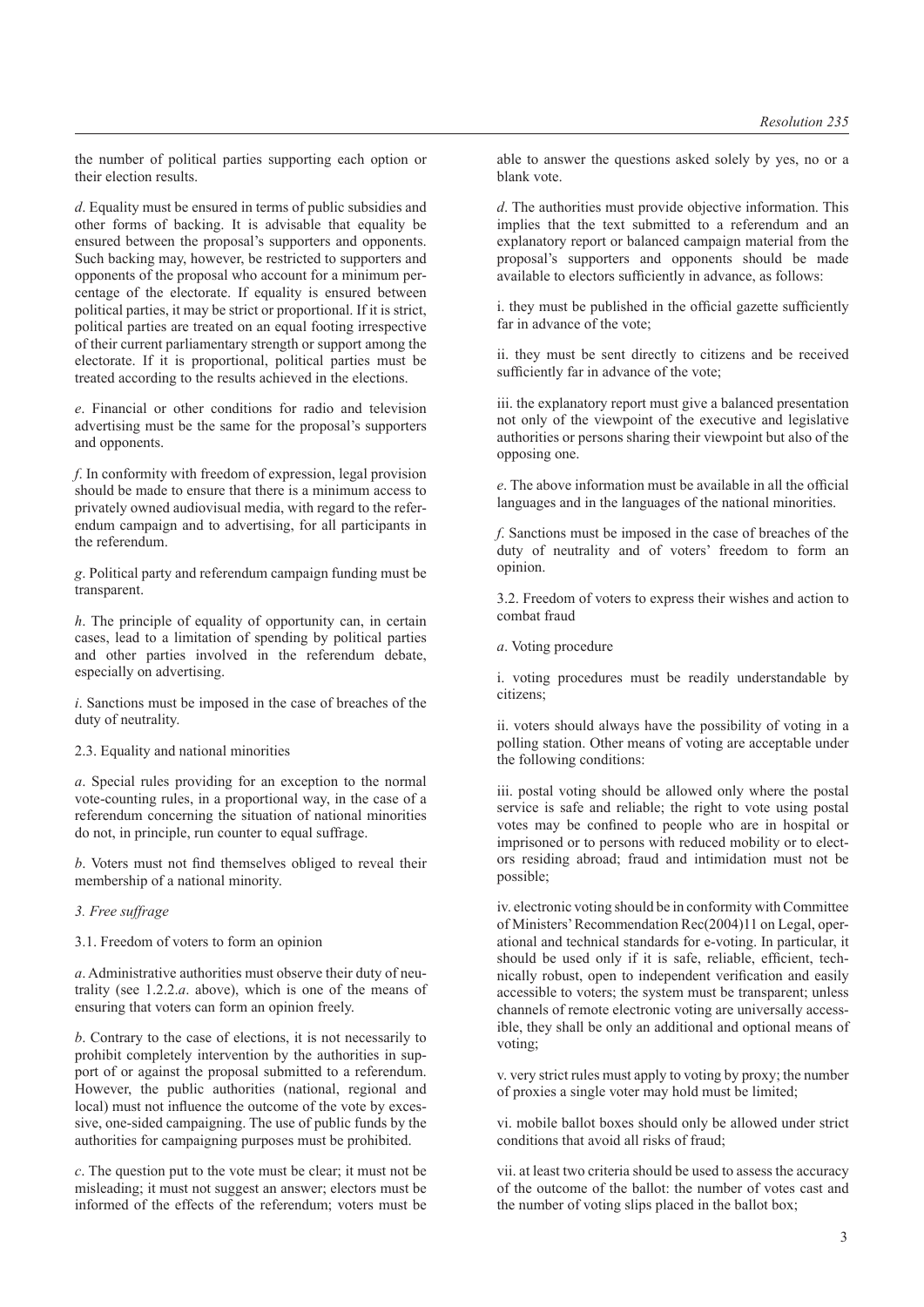### *Resolution 235*

viii. voting slips must not be tampered with or marked in any way by polling station officials;

ix. unused and invalid voting slips must never leave the polling station;

x. polling stations must include representatives of a number of parties, and the presence of observers appointed by the latter or by other groups that have taken a stand on the issue put to the vote must be permitted during voting and counting;

xi. military personnel should vote at their place of residence whenever possible. Otherwise, it is advisable that they be registered to vote at the polling station nearest to their duty station;

xii. counting should preferably take place in polling stations:

xiii. counting must be transparent. Observers, representatives of the proposal's supporters and opponents and the media must be allowed to be present. These persons must also have access to the records;

xiv. results must be transmitted to the higher level in an open manner;

xv. the state must punish any kind of electoral fraud.

*b*. Freedom of voters to express their wishes also implies:

i. that the executive must organise referendums provided for by the legislative system; this is particularly important when it is not subject to the executive's initiative;

ii. compliance with the procedural rules; in particular, referendums must be held within the time-limit prescribed by law;

iii. the right to accurate establishment of the result by the body responsible for organising the referendum, in a transparent manner, and formal publication in the official gazette.

## *4. Secret suffrage*

*a*. For the voter, secrecy of voting is not only a right but also a duty, non-compliance with which must be punishable by disqualification of any ballot paper whose content is disclosed.

*b*. Voting must be individual. Family voting and any other form of control by one voter over the vote of another must be prohibited.

*c*. The list of persons actually voting should not be published.

*d*. The violation of secret suffrage should be sanctioned.

### **II. Conditions for implementing these principles**

### *1. Respect for fundamental rights*

*a*. Democratic referendums are not possible without respect for human rights, in particular freedom of expression and of the press, freedom of movement inside the country, freedom

of assembly and freedom of association for political purposes, including freedom to set up political parties.<sup>10</sup>

*b*. Restrictions on these freedoms must have a basis in law, be in the public interest and comply with the principle of proportionality.

*2. Regulatory levels and stability of referendum law*

*a*. Apart from rules on technical matters and detail (which may be included in regulations of the executive), rules of referendum law should have at least the rank of a statute.

*b*. The fundamental aspects of referendum law should not be open to amendment less than one year before a referendum, or should be written in the Constitution or at a level superior to ordinary law.

*c*. Fundamental rules include, in particular, those concerning:

– the composition of electoral commissions or any other body responsible for organising the referendum;

– the franchise and electoral registers;

– the procedural and substantive validity of the text put to a referendum:<sup>11</sup>

– the effects of the referendum (with the exception of rules concerning matters of detail);

– the participation of the proposal's supporters and opponents to broadcasts of public media.

*3. Procedural guarantees*

3.1. Organisation of the referendum by an impartial body

*a*. An impartial body must be in charge of organising the referendum.

*b*. Where there is no longstanding tradition of administrative authorities' impartiality in electoral matters, independent, impartial electoral commissions must be set up at all levels, from the national level to polling station level.

*c*. The central commission must be permanent in nature.

*d*. It should include:

i. at least one member of the judiciary or other independent legal expert;

ii. representatives of parties already in Parliament or having scored at least a given percentage of the vote; these persons must be qualified in electoral matters.

It may include:

iii. a representative of the Ministry of the Interior;

iv. representatives of national minorities.

*e*. Political parties or supporters and opponents of the proposal put to the vote must be equally represented on electoral commissions or must be able to observe the work of the impartial body. Equality between political parties may be construed strictly or on a proportional basis (see I.2.2.*d*).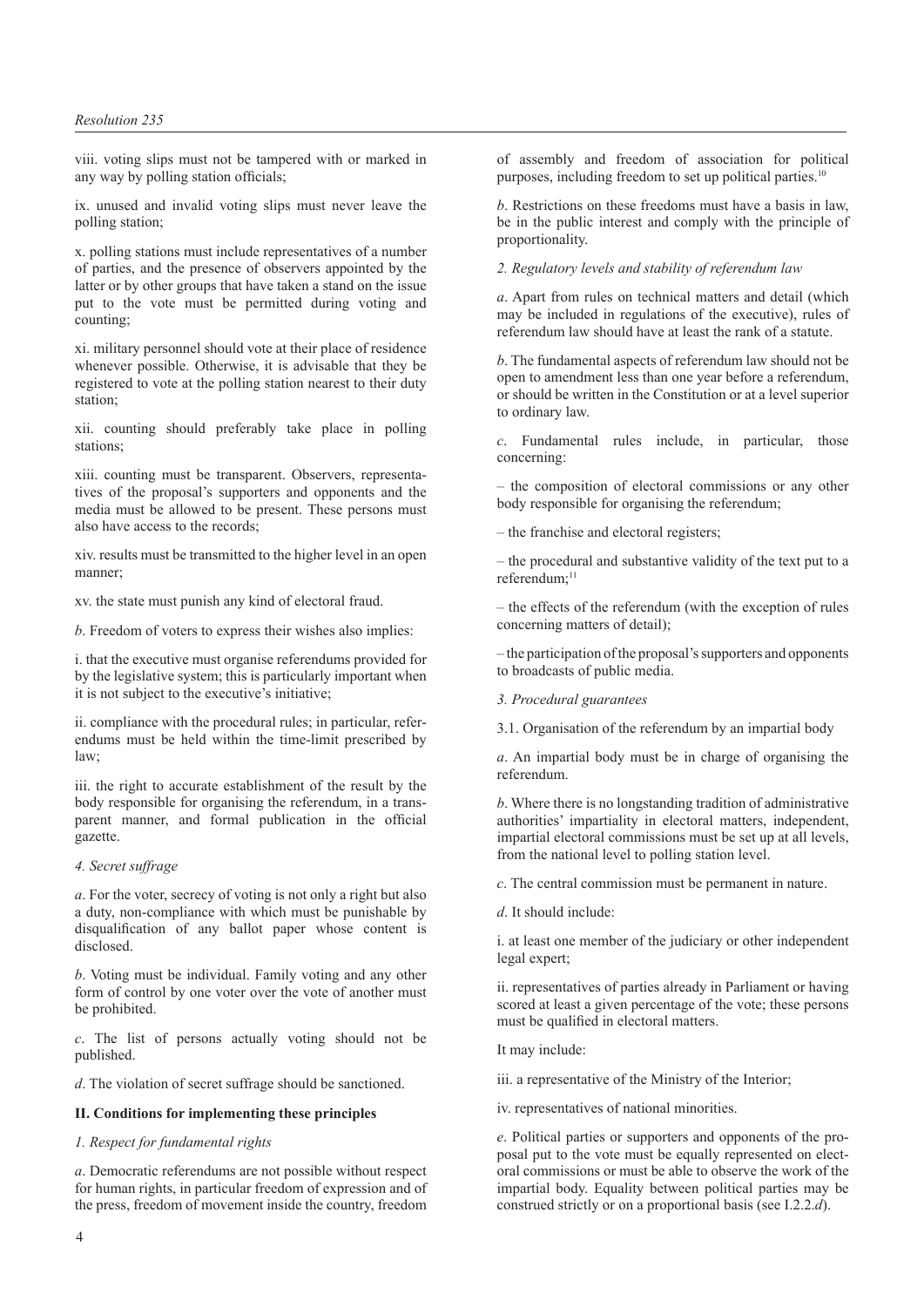*f*. The bodies appointing members of commissions must not be free to dismiss them at will.

*g*. Members of commissions must receive standard training.

*h*. It is desirable that commissions take decisions by a qualified majority or by consensus.

3.2. Observation of the referendum

*a*. Both national and international observers should be given the widest possible opportunity to participate in a referendum observation exercise.

*b*. Observation must not be confined to election day itself, but must include the referendum campaign and, where appropriate, the voter registration period and the signature collection period. It must make it possible to determine whether irregularities occurred before, during or after the vote. It must always be possible during vote counting.

*c*. Observers should be able to go everywhere where operations connected with the referendum are taking place (for example, vote counting and verification). The places where observers are not entitled to be present should be clearly specified by law, with the reasons for their being banned.

*d*. Observation should cover respect by the authorities of their duty of neutrality.

3.3. An effective system of appeal

*a*. The appeal body in referendum matters should be either an electoral commission or a court. In any case, final appeal to a court must be possible.

*b*. The procedure must be simple and devoid of formalism, in particular where the admissibility of appeals is concerned.

*c*. The appeal procedure and, in particular, the powers and responsibilities of the various bodies should be clearly regulated by law, so as to avoid conflicts of jurisdiction (whether positive or negative). The law must specifically designate the competent body in each case.

*d*. The appeal body must be competent to deal with the sphere covered by these guidelines, in particular with:

– the franchise and electoral registers;

– the completion of popular initiatives and requests for referendums from a section of the electorate;

– the procedural and, where applicable, substantive validity of texts submitted to a referendum: the review of the validity of texts should take place before the vote; domestic law determines whether such review is obligatory or optional;

– respect for free suffrage:

– the results of the ballot.

*e*. The appeal body must have authority to annul the referendum where irregularities may have affected the outcome. It must be possible to annul the entire referendum or merely the results for one polling station or constituency. In the event of annulment of the global result, a new referendum must be called.

*f*. All voters must be entitled to appeal. A reasonable quorum may be imposed for appeals by voters against the results of a referendum.

*g*. Time-limits for lodging and deciding appeals must be short.

*h*. The applicant's right to a hearing involving both parties must be protected.

*i*. Where the appeal body is a higher electoral commission, it must be able *ex officio* to rectify or set aside decisions taken by lower electoral commissions.

3.4. Funding

*a*. The general rules on the funding of political parties and electoral campaigns must be applied to both public and private funding.

*b*. The use of public funds by the authorities for campaigning purposes must be prohibited.<sup>12</sup>

## **III. Specific rules**

*1. The rule of law*

The use of referendums must comply with the legal system as a whole, and especially the procedural rules. In particular, referendums cannot be held if the Constitution or a statute in conformity with the Constitution does not provide for them, for example where the text submitted to a referendum is a matter for Parliament's exclusive jurisdiction.

*2. The procedural validity of texts submitted to a referendum*

Questions submitted to a referendum must respect:

– unity of form: the same question must not combine a specifically-worded draft amendment with a generallyworded proposal or a question of principle;

– unity of content: except in the case of total revision of a text (Constitution, law), there must be an intrinsic connection between the various parts of each question put to the vote, in order to guarantee the free suffrage of the voter, who must not be called to accept or refuse as a whole provisions without an intrinsic link; the revision of several chapters of a text at the same time is equivalent to a total revision;

– unity of hierarchical level: it is desirable that the same question should not simultaneously apply to legislation of different hierarchical levels.

*3. The substantive validity of texts submitted to a referendum*

Texts submitted to a referendum must comply with all superior law (principle of the hierarchy of norms).

They must not be contrary to international law or to the Council of Europe's statutory principles (democracy, human rights and the rule of law).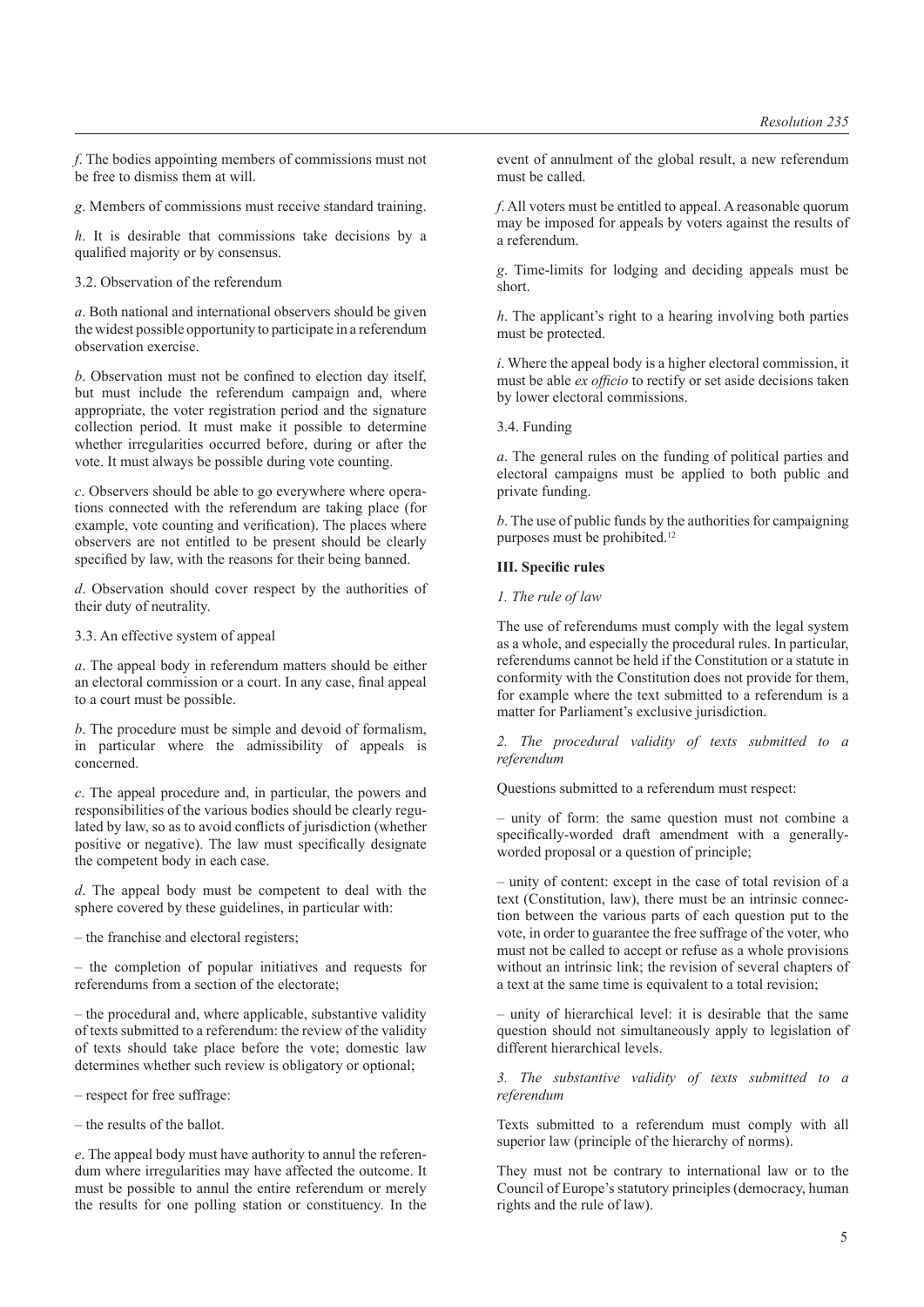Texts submitted to a constitutional referendum must abide by the substantive limits (intrinsic and extrinsic) of constitutional reform.

Texts that contradict the requirements mentioned under III.2 and III.3 may not be put to the popular vote.

*4. Specific rules applicable to referendums held at the request of a section of the electorate and to popular initiatives (where they are provided for in the Constitution)*

*a*. Everyone enjoying political rights is entitled to sign a popular initiative or request for a referendum.

*b*. The time-limit for collecting signatures (particularly the day on which the time-limit starts to run and the last day of the time-limit) must be clearly specified, as well as the number of signatures to be collected.

*c*. Everyone (regardless of whether he or she enjoys political rights) must be entitled to collect signatures.

*d*. If authorisation is required in order to gather signatures for popular initiatives or requests for a referendum on public thoroughfares, such authorisation may be refused only in specific cases provided for by law, on the basis of overriding public interest and in accordance with the principle of equality.

*e*. Payment from private sources for the collection of signatures for popular initiatives and requests for referendums should, as a rule, be prohibited. If permitted, it must be regulated, with regard to both the total amount allocated and the amount paid to each person.

*f*. All signatures must be checked. In order to facilitate checking, lists of signatures should preferably contain the names of electors registered in the same municipality.

*g*. In order to avoid having to declare a vote totally invalid, an authority must have the power, prior to the vote, to correct faulty drafting, for example:

i. when the question is obscure, misleading or suggestive;

ii. when rules on procedural or substantive validity have been violated; in this event, partial invalidity may be declared if the remaining text is coherent; sub-division may be envisaged to correct a lack of substantive unity.

*5. Parallelism in procedures and rules governing the referendum*

*a*. When the referendum is legally binding:

i. For a certain period of time, a text that has been rejected in a referendum may not be adopted by a procedure without referendum.

ii. During the same period of time, a provision that has been accepted in a referendum may not be revised by another method.

iii. The above does not apply in the case of a referendum on partial revision of a text, where the previous referendum concerned a total revision.

iv. The revision of a rule of superior law that is contrary to the popular vote is not legally unacceptable but should be avoided during the above-mentioned period.

v. In the event of rejection of a text adopted by Parliament and put to the popular vote at the request of a section of the electorate, a similar new text must not be put to the vote unless a referendum is requested.

*b*. When a text is adopted by referendum at the request of a section of the electorate, it should be possible to organise a further referendum on the same issue at the request of a section of the electorate, after the expiry, where applicable, of a reasonable period of time.

*c*. When a text is adopted by referendum at the request of an authority other than Parliament, it should be possible to revise it either by parliamentary means or by referendum, at the request of Parliament or a section of the electorate, after the expiry, where applicable, of the same period of time.

*d*. It is advisable for constitutional rules relating to referendums to be put to a referendum, compulsorily or at the request of section of the electorate.

## *6. Opinion of Parliament*

When a text is put to the vote at the request of a section of the electorate or an authority other than Parliament, Parliament must be able to give a non-binding opinion on the text put to the vote. In the case of the popular initiatives, it may be entitled to put forward a counter-proposal to the proposed text, which will be put the popular vote at the same time. A deadline must be set for Parliament to give its opinion: if this deadline is not met, the text will be put to the popular vote without Parliament's opinion.

### *7. Quorum*

It is advisable not to provide for:

*a*. a turn-out quorum (threshold, minimum percentage), because it assimilates voters who abstain to those who vote no;

*b*. an approval quorum (approval by a minimum percentage of registered voters), since it risks involving a difficult political situation if the draft is adopted by a simple majority lower than the necessary threshold.

#### *8. Effects of referendums*

*a*. The effects of legally binding or consultative referendums must be clearly specified in the Constitution or by law.

*b*. Referendums on questions of principle or other generallyworded proposals should preferably not be binding. If they are binding, the subsequent procedure should be laid down in specific rules.

## **Draft explanatory memorandum**

#### **General remarks**

1. This explanatory memorandum is intended to elaborate on those aspects of the above guidelines that are specific to referendums. Accordingly, it does not comment on the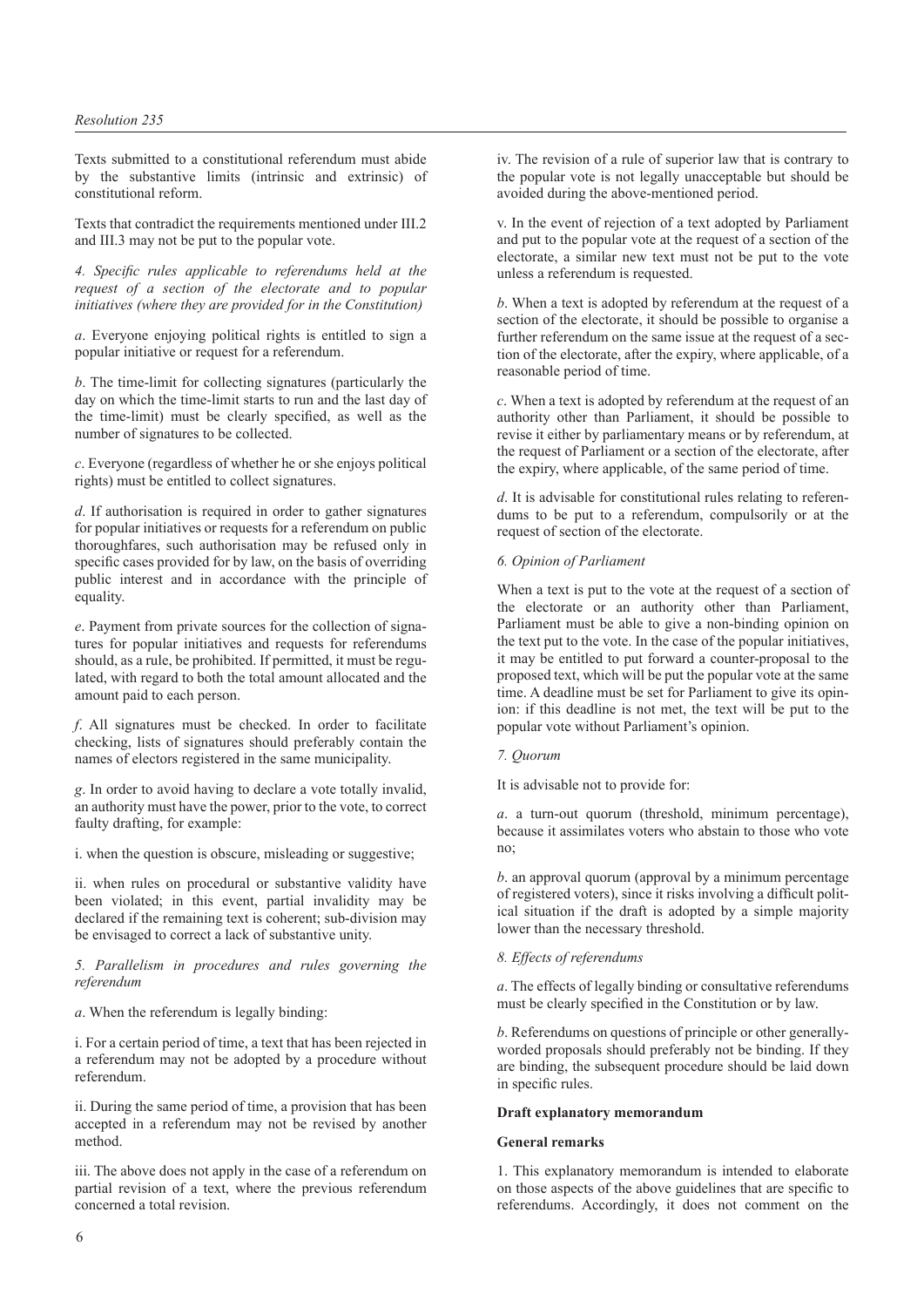principles and general rules applicable to both elections and referendums. The explanatory memorandum to the Code of Good Practice in Electoral Matters<sup>13</sup> may be referred to in this connection. As far as possible, the guidelines on the holding of referendums echo the Code of Good Practice in Electoral Matters. Not every aspect of the guidelines will be discussed in detail.

2. A number of textual adjustments were necessary, such as replacing the word "election" with "referendum". Others, resulting from the specific nature of referendums, will not be further discussed. For instance, no reference is made to the right to stand for election (see point I.1.1.*a*, for example), the submission of candidatures<sup>14</sup> or the distribution of seats between the constituencies (equal voting power);<sup>15</sup> the possibility of electors casting more than one vote relates to alternatives rather than preference vote or cross-voting (point I.2.1); election (or rather referendum) observation must be extended to the signature collection period (point II.3.2.*b*).

3. In addition, the Code of Good Practice in Electoral Matters has been clarified in response to questions raised in connection with its application. For instance, the requirement for permanent electoral rolls is satisfied if they refer to a register that is constantly updated (population register or register of births, marriages and deaths) (point I.1.2.i); it is expressly stated that observers must be able to go whereverreferendumrelated operations are taking place (point II.3.2.*c*).

4. Other points take into account the adoption of new texts by the Venice Commission<sup>16</sup> or by Council of Europe organs.17

5. It should be made clear that the guidelines apply to all referendums – national, regional and local – regardless of the nature of the question they concern (constitutional, legislative or other). Each reference to Parliament also applies to regional or local assemblies.

# **I. Referendums and Europe's electoral heritage**

# *1. Universal suffrage*

# 1.1. Rule and exceptions

6. The conditions for according the right to vote are normally the same for both referendums and elections. In particular, a period of residence requirement may be imposed on nationals solely for local and regional referendums, and should not exceed six months other than in exceptional circumstances (point I.1.1.*c*.iii-iv).

7. It is desirable that the right to vote be accorded to citizens residing abroad, at least for national referendums. It is important to ensure that this does not lead to fraud, however. Accordingly, it is preferable not to record such people on the same register as residents, but to allow them to vote abroad or from abroad; in addition, this will help ensure that they exercise their right to vote, which is unlikely if they have to return to their home country for the sole purpose of voting (point I.1.1.*c*.v).

# *2. Equal suffrage*

# 2.2. Equality of opportunity

8. Respect for equality of opportunity is crucial for both referendums and elections. While in elections equality must be ensured between parties and between candidates, simply replicating this principle in the case of referendums may lead to an unsatisfactory situation. In countries with popular initiatives or optional referendums, these are often not instigated by a political party, and may even propose an option that is rejected by the largest parties – such as reducing the number of members of Parliament or public funding of parties. Accordingly, the guidelines emphasise equality between the supporters and opponents of the proposal being voted on notably as concerns the coverage by the media, in particular in news broadcasts, as well as public subsidies and other forms of backing; in this framework, account may be taken of the number of political parties supporting each option or their election results (points I.2.2.*a*-*e*).

9. It would be unrealistic to require a perfect balance between a text's supporters and opponents in all cases. It may be that a degree of consensus emerges in one direction or the other – particularly in the case of a mandatory referendum on a proposal having required a qualified parliamentary majority. Supporters and opponents must always be guaranteed access to the public media, however. As long as this requirement is satisfied, account may be taken of the number of political parties supporting each option or of their election results, especially in news broadcasts (point I.2.2.*c*).

10. Similarly, it is advisable to ensure equality between the proposal's supporters and opponents in terms of public subsidies and other forms of backing. Such backing may be restricted to supporters and opponents of the proposal who account for a minimum percentage of the electorate, provided that the support received by each side is balanced. If equality is ensured between political parties, it may be proportional, taking account of their election results. Allocating funds to the parties alone is not the ideal solution, however, as explained above (point I.2.2.*d*).

# 2.3. Equality and national minorities

11. As in the case of elections, there may sometimes be grounds for taking into account the specific circumstances of national minorities. In particular, this would apply to a referendum on self-government for a territory with a relatively high concentration of a minority population: a double majority of electors within that territory and throughout the country may be required.

# *3. Free suffrage*

# 3.1. Freedom of voters to form an opinion $18$

12. In the case of elections, intervention by the authorities in support of a list or a candidate is unacceptable: their duty of neutrality is absolute. An authority must not use its position, or public funds, to stay in power; nor must it do so on behalf of its supporters in another organ.

13. The situation is different in the case of referendums, since it is legitimate for the different organs of government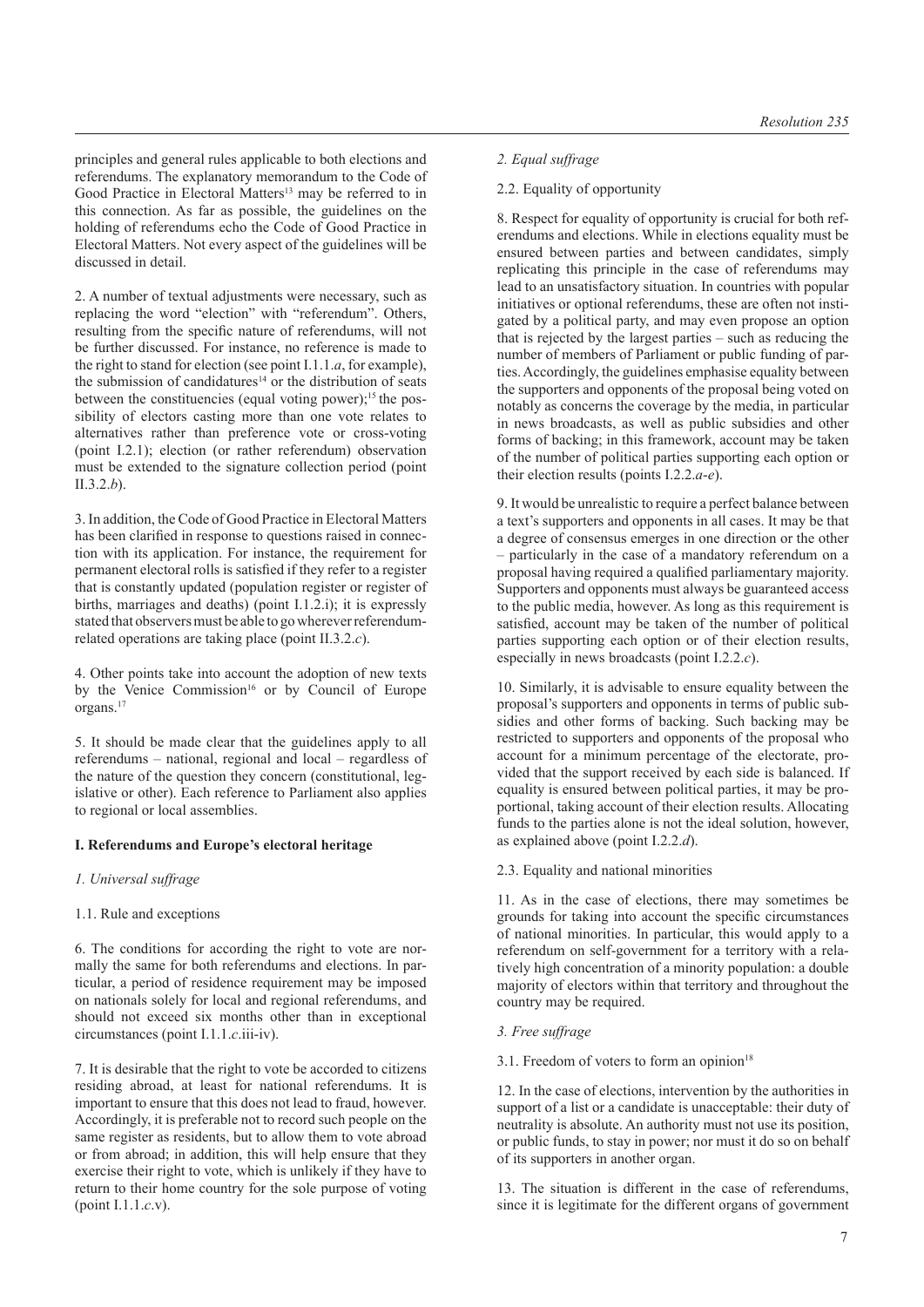to convey their viewpoint in the debate for or against the text put to the vote. They must not abuse their position, however. In any event, the use of public funds for campaigning purposes must be prohibited in order to guarantee equality of opportunity and the freedom of voters to form an opinion. In addition, the public authorities at every level (national, regional or local), must not engage in excessive, one-sided campaigning, but show neutrality. Clearly, this does not mean they will not take a stand, but they must provide a certain amount of necessary information in order to enable voters to arrive at an informed opinion. Voters must be able to acquaint themselves, sufficiently in advance, with both the text put to the vote and, above all, a detailed explanation (point I.3.1.*d*):

– the best solution is for the authorities to provide voters with an explanatory report setting out not only their viewpoint or that of persons sharing it, but also the opposing viewpoint, in a balanced way;

– another possibility would be for the authorities to send voters balanced campaign material from the proposal's supporters and opponents – corresponding, *mutatis mutandis*, to candidates' election addresses made available to citizens prior to some elections.

14. Both the text and the explanatory report or balanced campaign material must be sent directly to citizens sufficiently in advance of the vote (at least two weeks beforehand).

15. The clarity of the question is a crucial aspect of voters' freedom to form an opinion. The question must not be misleading; it must not suggest an answer, particularly by mentioning the presumed consequences of approving or rejecting the proposal; voters must be able to answer the questions asked solely by yes, no or a blank vote; and it must not ask an open question necessitating a more detailed answer. Lastly, electors must be informed of the impact of their votes, and thus of the effects of the referendum (is it legally binding or consultative? does a positive outcome lead to the adoption or repeal of a measure, or is it just one stage in a longer procedure?) (point I.3.1.*c*).

3.2. Freedom of voters to express their wishes

16. The paragraph on electronic voting has been brought into line with the new standards introduced by the Council of Europe through the adoption of Recommendation Rec(2004)11 of the Committee of Ministers on legal, operational and technical standards for e-voting (point I.3.2.*a*.iv).

17. Given the distinctive nature of referendums, in that they divide not only parties but also other groupings not seeking representation within elected organs, representatives of the proposal's supporters and opponents – including representatives independent of the parties – and observers appointed by both sides should have access to polling stations during both the voting itself and counting (points I.3.2.*a*.x and xiii).

18. The guidelines also emphasise another aspect of voters' freedom to express their wishes, which is also necessary in elections but is more likely to be violated in the case of referendums: voters must be allowed to express their wishes in accordance with rules prescribed by law, and have the right to accurate establishment of the result (see point I.3.2.*b*). In particular, the time-limit prescribed by law must be observed. In the case of a referendum or a popular initiative requested by a section of the electorate, the authorities may actually be tempted to draw the process out until the question is no longer relevant.

## **II. Conditions for implementing these principles**

# *2. Regulatory levels and stability of referendum law*

19. The wording of the guidelines is slightly less restrictive than the Code of Good Practice in Electoral Matters<sup>19</sup> as regards the requirement that all rules of referendum law – apart from rules on technical matters and detail – should have the rank of a statute, using the term "should" rather than "must". Where a referendum is requested by the executive, it is conceivable that the latter could set the rules for it. Such a situation is not entirely satisfactory, however, and the requirement for a procedural statute is the norm (point II.2.*a*).

20. The list of fundamental aspects of referendum law, which should not be open to amendment less than one year before a referendum, at least if they are set out in ordinary legislation, takes into account the specific nature of referendums by including rules on the procedural and substantive validity of texts put to a referendum and the effects of referendums. It also emphasises the need for rules on the franchise and electoral registers, and access to the public media for the proposal's supporters and opponents. In addition, it must be understood in the light of the Interpretive Declaration on the Stability of the Electoral Law adopted by the Venice Commission in 2005:<sup>20</sup> in particular, the stability of referendum law cannot be invoked to maintain a situation contrary to the norms of Europe's electoral heritage in the area of direct democracy or to prevent the implementation of recommendations by international organisations. Furthermore, given that it is unusual for the date of a referendum to be known a year or more in advance (whereas elections normally take place at set intervals), it is a matter not so much of prohibiting legislative amendments during the year preceding the vote as of prohibiting the application of such amendments during the year following their enactment, in case there are suspicions of manipulation (point II.2.*b*).

### *3. Procedural guarantees*

3.1 Organisation of the referendum by an impartial body

21. Once again, the fact that referendums do not necessarily entail a divide along party lines but may involve other political players means a choice must be offered, as regards the membership of electoral commissions, between balanced representation of the parties and balanced representation of the proposal's supporters and opponents (point II.3.1.*e*).

### 3.2 An effective system of appeal

22. The appeal body's minimum powers are specified, insofar as respect for free suffrage and the results of the ballot are expressly mentioned. Other aspects specific to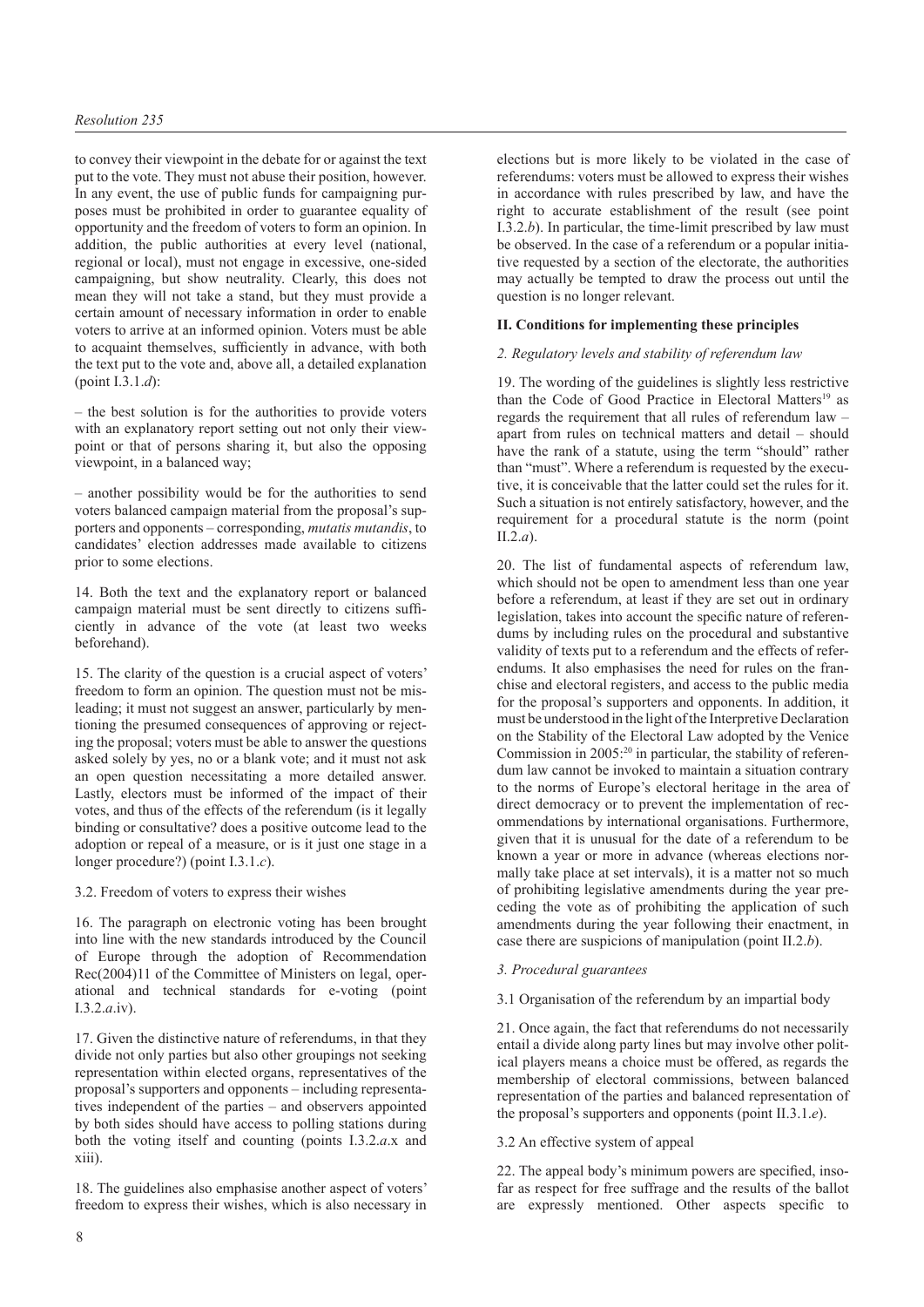referendums and popular initiatives should be subject to judicial review, at least in the last instance: the completion of popular initiatives and requests for referendums from a section of the electorate, along with the procedural and, where applicable, substantive validity of texts submitted to a referendum. The review of validity, whether obligatory or optional, should take place before the text is put to the vote: this will avoid the people having to express their views – in vain – on a text that is subsequently ruled invalid because it is contrary to superior law (substantive invalidity) or the content of which breaches the requirements for procedural validity (point II.3.3.*d*, cf. points III.2-3).

23. Unlike elections, which take place in a number of constituencies, referendums involve a whole territory. Consequently, where partial annulment of the results does not affect the overall result, it must not give rise to a repeat ballot in the area in which the vote was annulled, since this would not lead to a different result. Unless the entire referendum is repeated, however, it must be possible to call a new partial referendum in part of the territory if the overall result is in question; careful consideration must be given to calling a new partial ballot rather than an entire new referendum, however, so as to avoid the massive concentration of campaign resources in a limited area (point II.3.3.*e*).

## 3.3. Funding

24. National rules on both public and private funding of political parties and election campaigns must be applicable to referendum campaigns (point II.3.4.*a*). As in the case of elections, funding must be transparent, particularly when it comes to campaign accounts. In the event of a failure to abide by the statutory requirements, for instance if the cap on spending is exceeded by a significant margin, the vote must be annulled.<sup>21</sup> It should be pointed out that the principle of equality of opportunity applies to public funding; equality should be ensured between a proposal's supporters and opponents (point I.2.2.*d*).

25. There must be no use of public funds by the authorities for campaigning purposes, in order to guarantee equality of opportunity and the freedom of voters to form an opinion (point II.3.4.*b*, cf. point I.3.1.*b*).

### **III. Specific rules**

## *1. The rule of law*

26. The principle of the rule of law, which is one of the three pillars of the Council of Europe along with democracy and human rights,<sup>22</sup> applies to referendums just as it does to every other area. The principle of the sovereignty of the people allows the latter to take decisions only in accordance with the law. The use of referendums must be permitted only where it is provided for by the Constitution or a statute in conformity with the latter, and the procedural rules applicable to referendums must be followed. On the other hand, referendums must be organised where the legal system provides for them (point I.3.2.*b*.i).

*2. The procedural validity of texts submitted to a referendum*

27. Procedural validity comprises three aspects: unity of form, unity of content and unity of hierarchical level.

28. The text submitted to referendum may be presented in various *forms*:

– a *specifically-worded draft* of a constitutional amendment, legislative enactment or other measure

– *repeal* of an existing provision

– a *question of principle* (for example: "Are you in favour of amending the Constitution to introduce a presidential system of government?") or

– a *concrete proposal*, not presented in the form of a specific provision and known as a *"generally-worded proposal"* (for example: "Are you in favour of amending the Constitution in order to reduce the number of seats in Parliament from 300 to 200?").23

29. A "yes" vote on a specifically-worded draft – at least in the case of a legally binding referendum – means a statute is enacted and the procedure comes to an end, subject to procedural aspects such as publication and promulgation. On the other hand, a "yes" vote on a question of principle or a generally-worded proposal is simply a stage, which will be followed by the drafting and subsequent enactment of a statute. Combining a specifically-worded draft with a generallyworded proposal or a question of principle would create confusion, preventing electors from being informed of the import of their votes and thereby prejudicing their free suffrage.

30. An even more stringent requirement of free suffrage is respect for *unity of content*. Electors must not be called to vote simultaneously on several questions without any intrinsic link, given that they may be in favour of one and against another. Where the revision of a text covers several separate aspects, a number of questions must therefore be put to the people. However, total revision of a text, particularly a Constitution, naturally cannot relate solely to aspects that are closely linked. In this case, therefore, the requirement for unity of content does not apply. Substantial revision of a text, involving a number of chapters, may be regarded as being equivalent to total revision; clearly, this does not mean the different chapters cannot be put separately to the popular vote <sup>24</sup>

31. The rule of *unity of hierarchical level* is not as crucial as the previous two rules. It is desirable, however, that the same question should not simultaneously apply to legislation of different hierarchical levels, for example a constitutional revision and the associated implementing Act.

*3. The substantive validity of texts submitted to a referendum*

32. Under the principle of the rule of law, the people are not exempt from compliance with the law. This applies to both procedural aspects and the substance of texts put to the vote, which must comply with all superior law. Legislative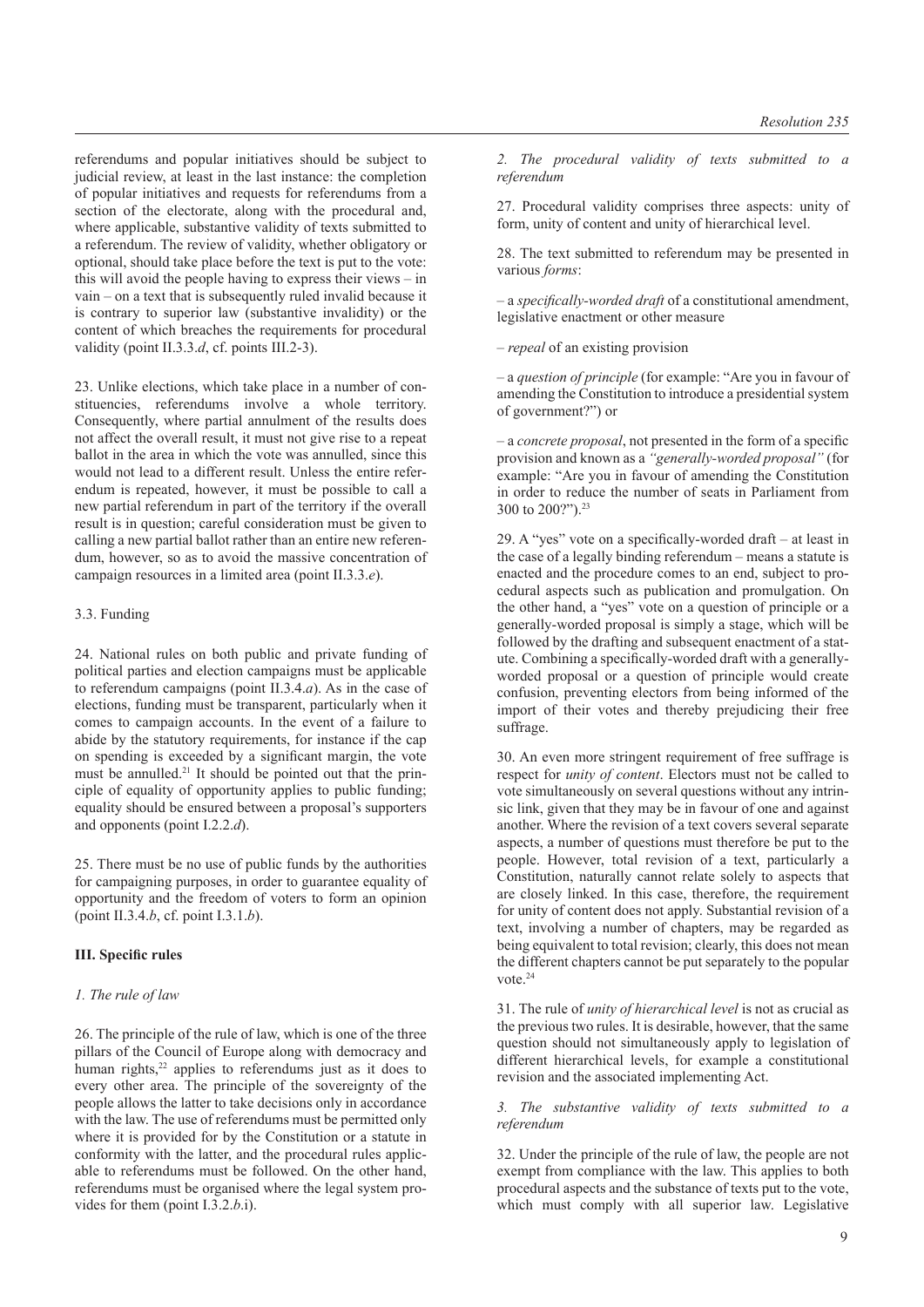referendums must therefore comply with the Constitution; referendums within federated or regional entities must comply with the law of the central State.

33. Irrespective of what national law has to say about the relationship between international and domestic law, texts put to a referendum must not be contrary to international law or to the Council of Europe's statutory principles (democracy, human rights and the rule of law).

34. In order to prevent unlawful referendums, texts that are procedurally or substantively invalid must not be put to a referendum.

*4. Specific rules applicable to referendums held at the request of a section of the electorate and to popular initiatives (where they are provided for in the Constitution)*

35. (Optional) referendums held at the request of a section of the electorate and popular initiatives entail the collection of signatures. The guidelines set out a number of rules in this respect, not all of which will be discussed in detail here.

36. Entitlement to collect signatures must not be confined to registered electors, but apply to everyone, including foreigners and minors (particularly in respect of texts concerning their status) (point III.4.*c*).

37. Authorisation may be required in order to gather signatures on public thoroughfares. As with any restriction of fundamental rights, such authorisation may be refused only where there is a legal basis for doing so and in accordance with the principles of public interest, proportionality and equality (point III.4.*d*).

38. The collection of signatures should not be remunerated or funded from private sources. Where remuneration is permitted, it must apply only to those who collect signatures, and not to electors who sign a popular initiative or a request for a referendum; it must be regulated, with regard to both the total amount allocated and the amount paid to each person collecting signatures (point III.4.*e*).

39. It is important that all signatures are checked (point III.4.*f*). The success or failure of an initiative or a request for a referendum must not be determined on the basis of a sample, which might contain an unusually high number of invalid signatures or, on the contrary, might not contain any while other sheets of signatures might be full of them. At the very most, some signatures need not be checked once it has been established beyond doubt that the number of valid signatures required by law has been collected.<sup>25</sup>

40. In addition, a popular initiative – or a request for a referendum – should be declared partially invalid where it is possible to modify the proposed text, without distorting it, so that it complies with the law. An authority must have the power to correct a question that is obscure or misleading or suggests an answer. In the event that the rules on procedural or substantive validity have been violated, it may also declare partial invalidity where the signatories would have approved the remaining part if it had been submitted on its own, or declare the sub-division of a text that is not consistent with unity of content, form or hierarchical level.

## *5. Parallelism in procedures and rules governing the referendum*

41. When the referendum is legally binding, the authorities must respect the people's decision. The guidelines provide, for instance, that for a certain period of time (a few years at the most) a text rejected in a referendum may not be adopted by a procedure without referendum. An optional referendum at the request of a section of the electorate is regarded as a referendum procedure: unless such a referendum is requested, a text rejected the first time round may therefore be adopted without a popular vote (points III.5.*a*.i and v). A similar rule applies to the revision of a provision approved in a referendum (point III.5.*a*.ii).

42. Two exceptions are provided for:

– where the Constitution provides for a referendum on a total revision of a text (in practice, the Constitution itself) but not on partial revision, a partial revision of that text does not necessarily have to be put to a popular vote (point III.5.*a*.iii);

– Parliament may revise a rule of law superior to that adopted by the popular vote without a referendum; it is entitled to do so in accordance with the principle of hierarchy of legal rules,26 but this should be avoided for a certain period of time (point III.5.*a*.iv).

43. The foregoing does not apply to consultative referendums, which are not legally binding on the authorities. The political wisdom of Parliament going against the wishes of (the majority of) the people is clearly another matter.

44. The adoption of a text at the request of an authority other than Parliament, such as the head of state or government, must not freeze the legal situation indefinitely. Accordingly, the guidelines provide that such a text may be revised either by parliamentary means or at the request of a section of the electorate, where applicable after the expiry of a certain period of time (point III.5.*c*). When a text is adopted as the result of a popular initiative, it must be possible for the people to pronounce on the issue again at the request of another popular initiative, at least after the expiry, where applicable, of a certain period of time (point III.5.*b*).

45. Constitutional rules relating to referendums should enjoy direct popular legitimacy, ie they should be put to a referendum, compulsorily or at the request of a section of the electorate. In any event, should Parliament wish to introduce a measure limiting popular rights, it should have the power to do so only by means of a measure submitted to one of these forms of referendum (point III.5.*d*).

# *6. Opinion of Parliament*

46. In the case of popular initiatives, it is important for the people to be informed of Parliament's opinion. Accordingly, the guidelines provide for Parliament to give its opinion. Where Parliament opposes a text but wishes to take a step in a similar direction, it is very helpful if it can put a counterproposal to the popular vote at the same time. $27$ 

47. Parliament's opinion is all the more necessary when the referendum is requested by the executive. In such cases, it is